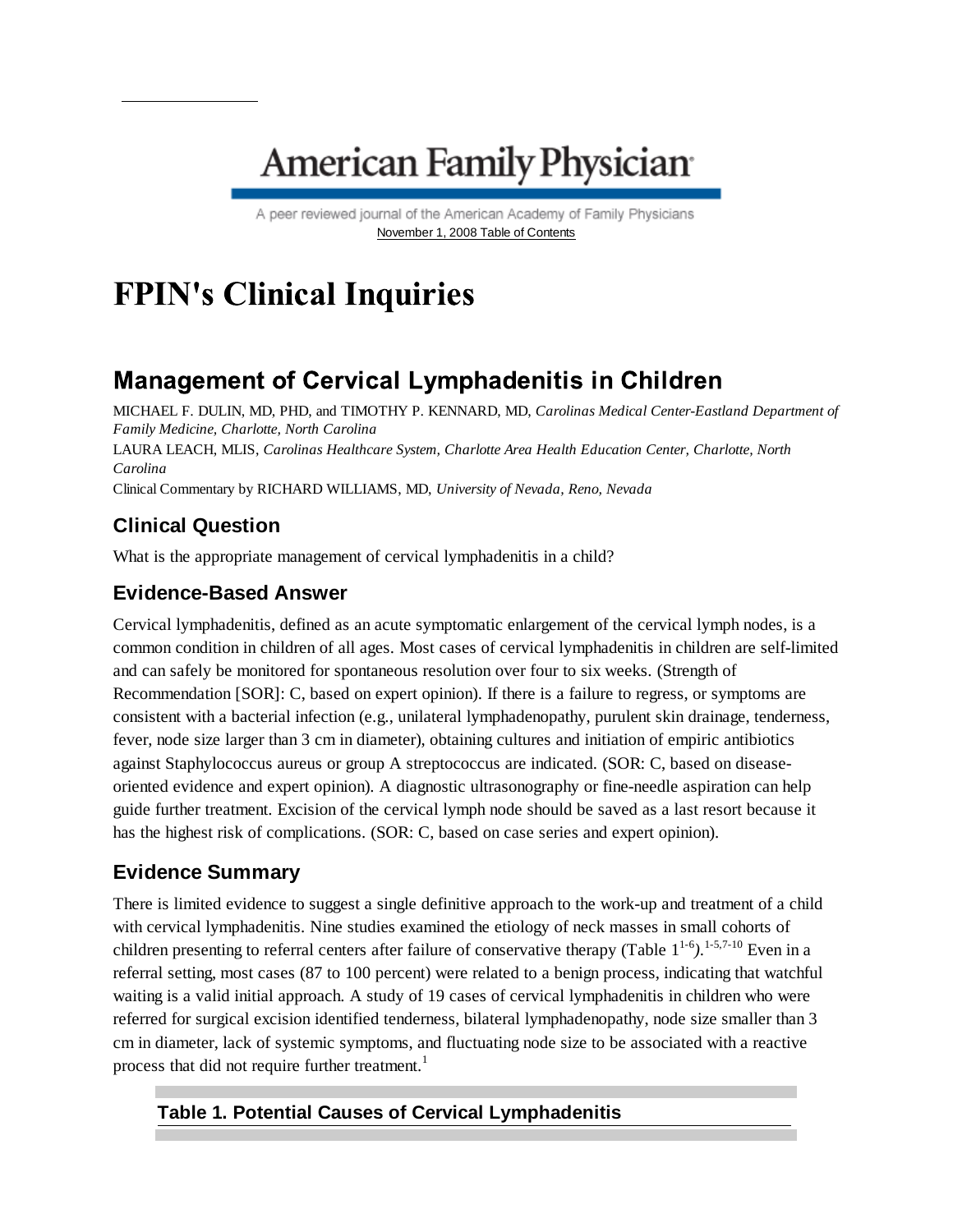#### **Common**

Viral infection: adenovirus, ainfluenza virus, respiratory syncytial virus, rhinovirus, Epstein-Barr virus Bacterial infection: *Staphylococcus aureus*, group A streptococcus **Uncommon** Bacterial infection: Bartonella, atypical mycobacterium, *Mycobacterium tuberculosis* Neoplastic disease: lymphoma Collagen vascular diseases Kawasaki disease **Rare** Fungal infection Viral infection: cytomegalovirus, human immunodeficiency virus, rubella virus, mumps, varicella-zoster virus Anaerobic bacteria Toxoplasmosis Drugs: phenytoin (Dilantin), isoniazid, vaccines Neoplastic: leukemia, neuroblastic tumors, neurofibromas, other soft tissue tumors

#### *Information from references 1 through 6.*

Two studies evaluated the usefulness of ultrasonography in the diagnosis of cervical lymphadenitis in children.<sup>2,7</sup> The first study, conducted in Greece, evaluated 102 consecutive children two months to 14 years of age who were referred for ultrasonography.<sup>2</sup> The second study, conducted in Poland, examined ultrasonography results in 87 children referred to an ear, nose, and throat specialist for evaluation of cervical lymphadenitis.<sup>7</sup> In both studies, ultrasonography findings were comed with a final diagnosis made by biopsy.<sup>2,7</sup> Based on these studies, ultrasonography appears to be a safe way to verify lymph node involvement and to provide accurate measurements of enlarged lymph nodes; however, ultrasonography was not able to differentiate benign and malignant forms of cervical lymphadenitis, and had a positive predictive value for malignancy of only 20 percent.<sup>2</sup>

Fine-needle aspiration was used to make the diagnosis in most of the studies evaluating etiology. No complications of fine-needle aspiration were reported, and no comisons were made to excisional biopsy. One study examined 360 children undergoing excisional biopsy and found that 24 percent of patients had complications, such as hypertrophic scarring, recurrence, hematoma formation, wound infection, and nerve palsy, that were related to the procedure.<sup>3</sup> All of the studies were conducted in an inpatient setting or specialist office; therefore, results may not be applicable to the primary care setting.

#### **Recommendations from Others**

The textbook *Principles and Practice of Pediatric Infectious Diseases* recommends that cervical lymphadenitis that is bilateral, with node size smaller than 3 cm, and that is not erythematous or exquisitely tender should be observed without further evaluation or treatment.<sup>6</sup> Cervical lymphadenitis should be empirically treated with antibiotics if patients have no systemic symptoms, node size larger than 2 to 3 cm in diameter, unilateral lymphadenopathy, erythema, and tenderness. Antibiotics should be targeted against *S. aureus* and group A streptococcus, and should include a 10-day course of oral cephalexin (Keflex), amoxicillin/clavulanate (Augmentin), or clindamycin (Cleocin). Symptoms that should prompt consideration of biopsy to rule out malignancy include supraclavicular node location, node size larger than 2 cm in diameter, enlargement for more than two weeks, no decrease in size after four to six weeks, lack of inflammation, firm or rubbery consistency, ulceration, failure to respond to antibiotic therapy, and systemic symptoms (e.g., fever, weight loss, hepatosplenomegaly). Finally, cervical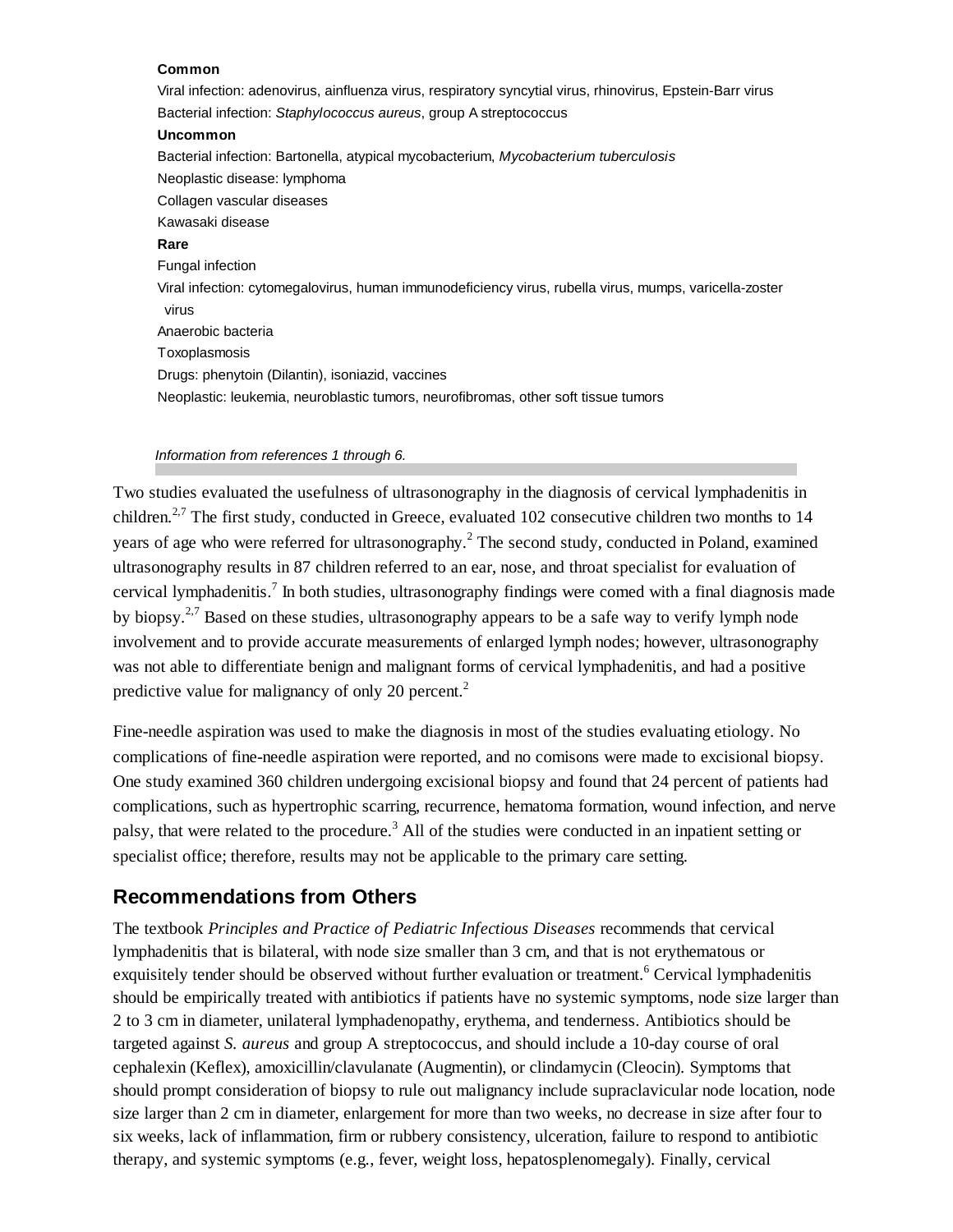lymphadenitis with abscess formation will require fine-needle aspiration or surgical excision.

#### **Clinical Commentary**

Cervical lymphadenitis in children can be difficult to manage for physicians. The challenge is the many potential etiologies. Also, the majority of cases of lymphadenitis are benign, but malignancy remains a rare possibility. Very little evidence exists, so recommendations generally rely on expert opinion for appropriate management. This review describes a common and acceptable approach of watchful waiting, a trial of antibiotics, and, if the lymphadenitis does not resolve, a biopsy. As shown by the evidence, I have not found ultrasonography to be helpful because it fails to differentiate benign from malignant lymphadenitis, and it is generally not needed to diagnose an abscess. The clinical presentation is also an important consideration. For example, if mononucleosis is likely, perhaps a serum mononucleosis spot test or Epstein-Barr virus titer would be a more appropriate step than biopsy.

Copyright Family Physicians Inquiries Network. Used with permission.

Address correspondence by e-mail to Michael F. Dulin, MD, PhD, at michael.dulin@carolinashealthcare.org. Reprints are not available from the authors.

Author disclosure: Nothing to disclose.

#### **REFERENCES**

- 1. Srouji IA, Okpala N, Nilssen E, Birch S, Monnery P. Diagnostic cervical lymphadenectomy in children: a case for multidisciplinary assessment and formal management guidelines. Int *J Pediatr Otorhinolaryngol.* 2004;68(5):551-556.
- 2. Papakonstantinou O, Bakantaki A, Paspalaki P, Charoulakis N, Gourtsoyiannis N. High-resolution and color Doppler ultrasonography of cervical lymphadenopathy in children. *Acta Radiol.* 2001;42(5):470-476.
- 3. Connolly AA, MacKenzie K. Paediatric neck masses-a diagnostic dilemma. *J Laryngol Otol.* 1997;111(6):541-545.
- 4. Torsiglieri AJ Jr, Tom LW, Ross AJ III, Wetmore RF, Handler SD, Potsic WP. Pediatric neck masses: guidelines for evaluation. Int *J Pediatr Otorhinolaryngol.* 1988;16(3):199-210.
- 5. Yamauchi T, Ferrieri P, Anthony BF. The aetiology of acute cervical adenitis in children: serological and bacteriological studies. *J Med Microbiol.* 1980;13(1):37-43.
- 6. Long SS, Pickering LK, Prober CG. Principles and Practice of Pediatric *Infectious Diseases.* 2nd ed. New York, NY: Churchill Livingstone; 2003.
- 7. Niedzielska G, Kotowski M, Niedzielski A, Dybiec E, Wieczorek P. Cervical lymphadenopathy in children-incidence and diagnostic management. *Int J Pediatr Otorhinolaryngol.* 2007;71(1):51-56.
- 8. Barton LL, Feigin RD. Childhood cervical lymphadenitis: a reappraisal. *J Pediatr.* 1974;84(6):846-852.
- 9. Dajani AS, Garcia RE, Wolinsky E. Etiology of cervical lymphadenitis in children. *N Engl J Med.* 1963;268:1329-1333.
- 10. Sundaresh HP, Kumar A, Hokanson JT, Novack AH. Etiology of cervical lymphadenitis in children. *Am Fam Physician.* 1981;24(1):147-151.

Clinical Inquiries provides answers to questions submitted by practicing family physicians to the Family Physicians Inquiries Network (FPIN). Members of the network select questions based on their relevance to family medicine. Answers are drawn from an approved set of evidence-based resources and undergo peer review. The strength of recommendations and the level of evidence for individual studies are rated using criteria developed by the Evidence-Based Medicine Working Group (http://www.cebm.net/levels\_of\_evidence.asp).

The complete database of evidence-based questions and answers is copyrighted by FPIN. If interested in submitting questions or writing answers for this series, go to http://www.fpin.org or e-mail: questions@fpin.org.